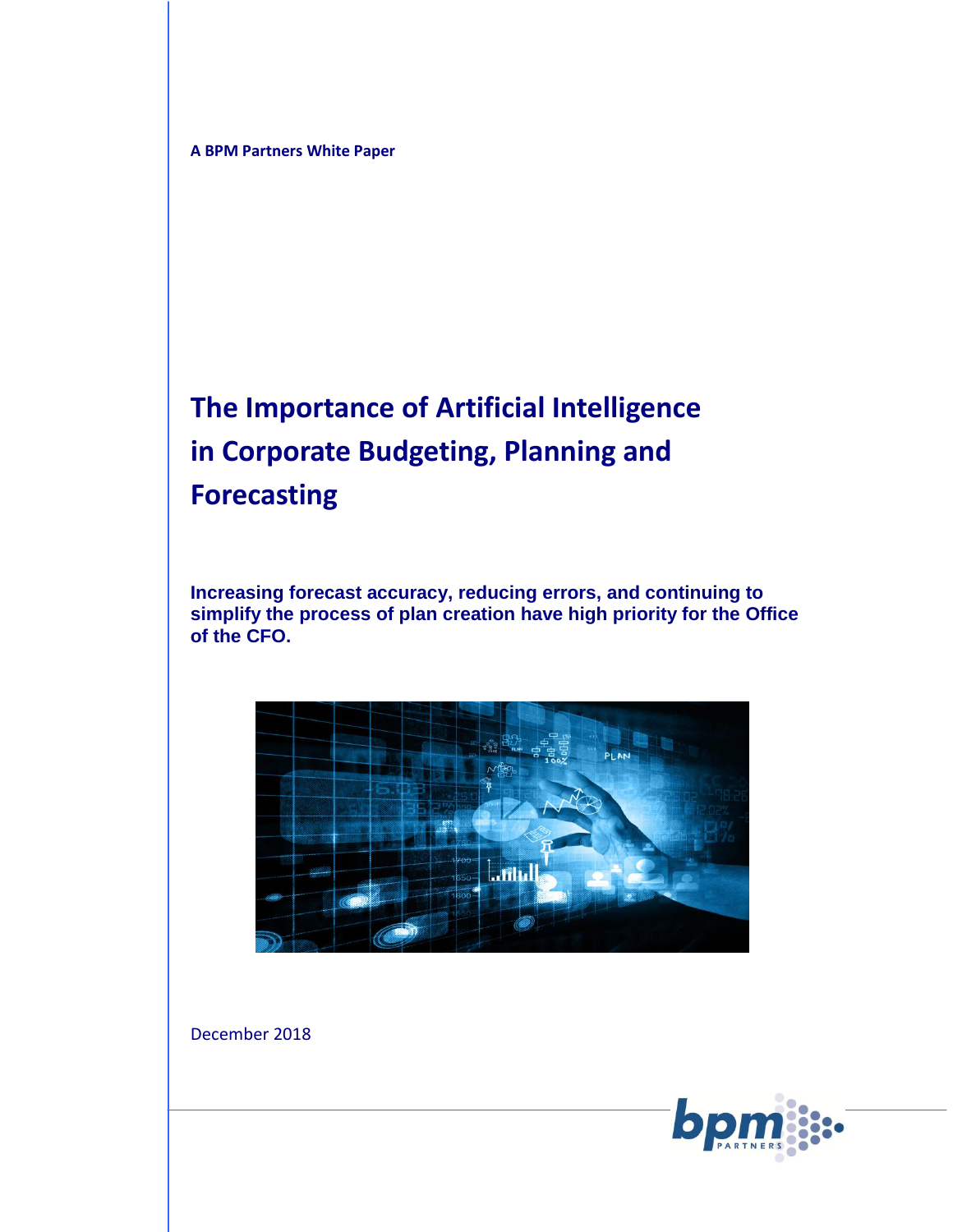© 2018 BPM Partners, Inc. All material contained in this document remains the property of BPM Partners and cannot be published or duplicated without the express written consent of BPM Partners, Inc.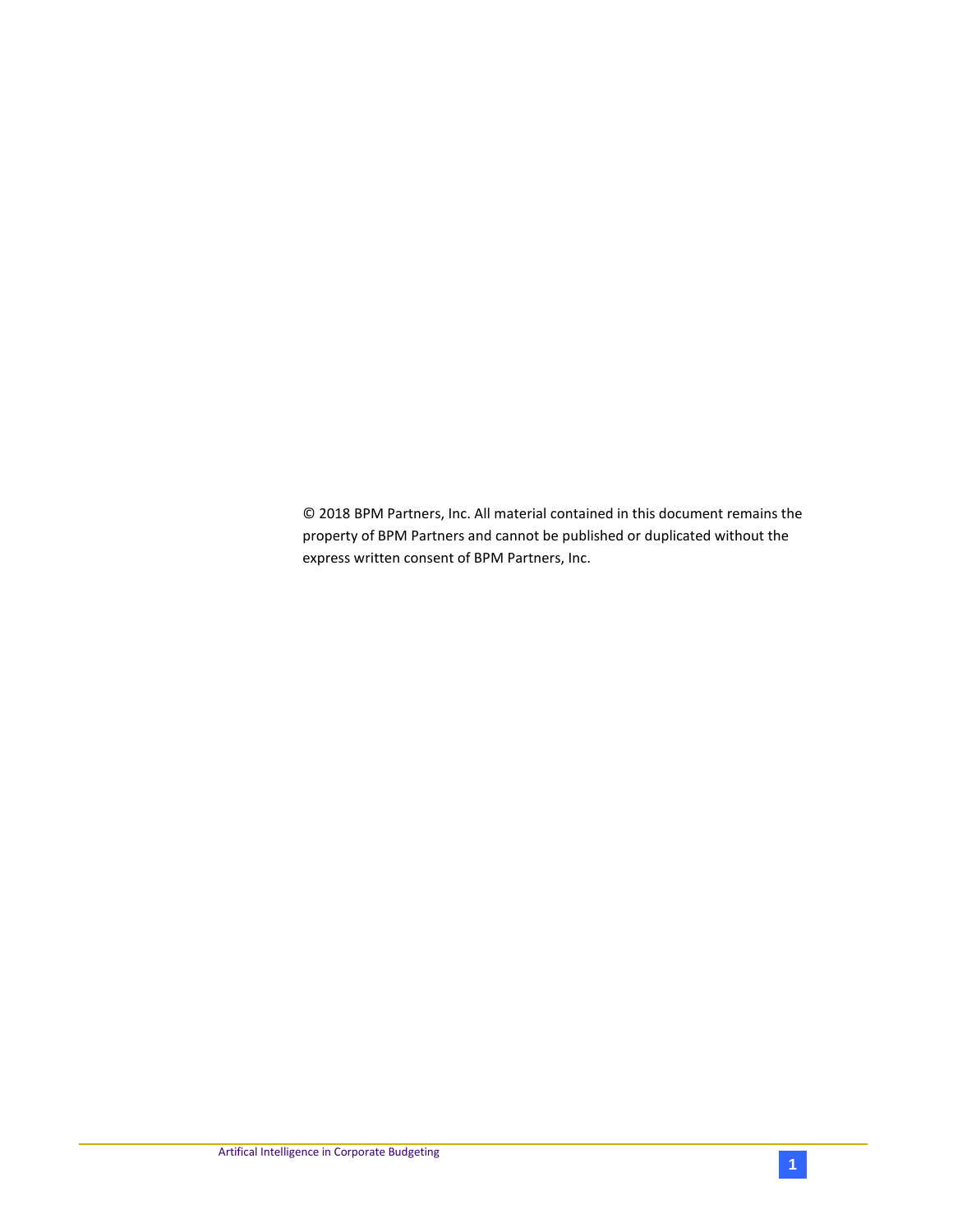# **Table of Contents**

| Al's Immediate Value in Budgeting and Forecasting 4 |
|-----------------------------------------------------|
| Budget Accuracy and Predictive Analytics4           |
| Quality Assurance for Budget Data4                  |
|                                                     |
|                                                     |
|                                                     |
|                                                     |
|                                                     |
|                                                     |
|                                                     |
|                                                     |
|                                                     |
|                                                     |
|                                                     |
|                                                     |
|                                                     |
|                                                     |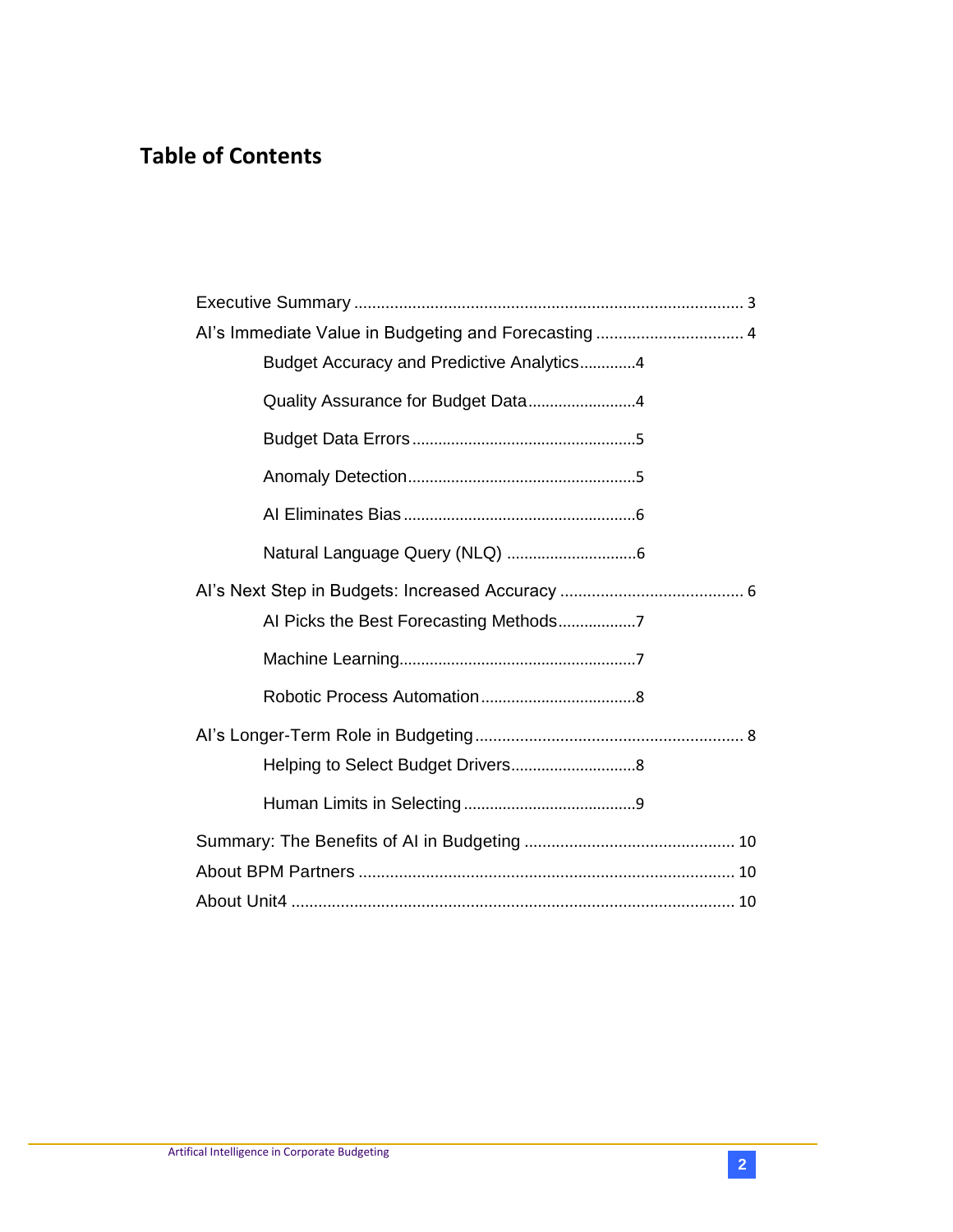### <span id="page-3-0"></span>**Executive Summary**

Vendors of corporate performance management (CPM) software have begun to recognize the importance of artificial intelligence (AI) capabilities in their products. Nearly all vendors have some AI-based features today, or under development for an upcoming release, but only a select handful have emphasized AI as a strategic, fundamental component.

Customers have started to request AI in CPM systems, particularly for its value in predictive analytics and forecasting – which many in Finance already have experience using that predates the use of AI in this area. The BPM Partners Pulse Survey for 2018 finds predictive analytics in the top ten features considered most important by CPM users.

This white paper focuses on the role of AI in budgeting but some of the discussion is applicable to other areas of CPM and Finance as well. Due to its "high volume, accurate historical records, and quantitative nature", Finance is well-suited for artificial intelligence, as Daniel Faggella writes in Machine Learning in Finance – Present and Future Applications<sup>1</sup>.

Organizations can use help in seeing ahead with greater accuracy. One study found that only 1% of companies can forecast with 90% accuracy 30 days out<sup>2</sup>. Corporate budgets are notoriously "wrong the moment they are published." AI is one of the tools which can increase accuracy of enterprise budgets and forecasts.

AI can help improve the accuracy of predictions, through a variety of means, such as selecting the best statistical methods for predictive analytics.

AI has another immediate role to play in CPM and budgeting: quality assurance of data inputs. AI – much more than humans with their inherent biases and poor attention span – can pick out budget numbers that are questionable or out of sync with historical and forecast expectations. This quality check also helps when bringing in actual results for performance reporting.

Over the longer term, AI can take on a more strategic role, continually fine-tuning and optimizing the structure and logic that make up the budget itself. For example, AI can

 $\overline{a}$ 

<sup>&</sup>lt;sup>1</sup> June 29, 2018 [https://www.techemergence.com/machine-learning-in-finance/](https://www.techemergence.com/machine-learning-in-finance)

 $^2$  Ashish Prakett, April 5, 2018 http://ww2.cfo.com/forecasting/2018/04/four-ways-forecasting-goeswrong/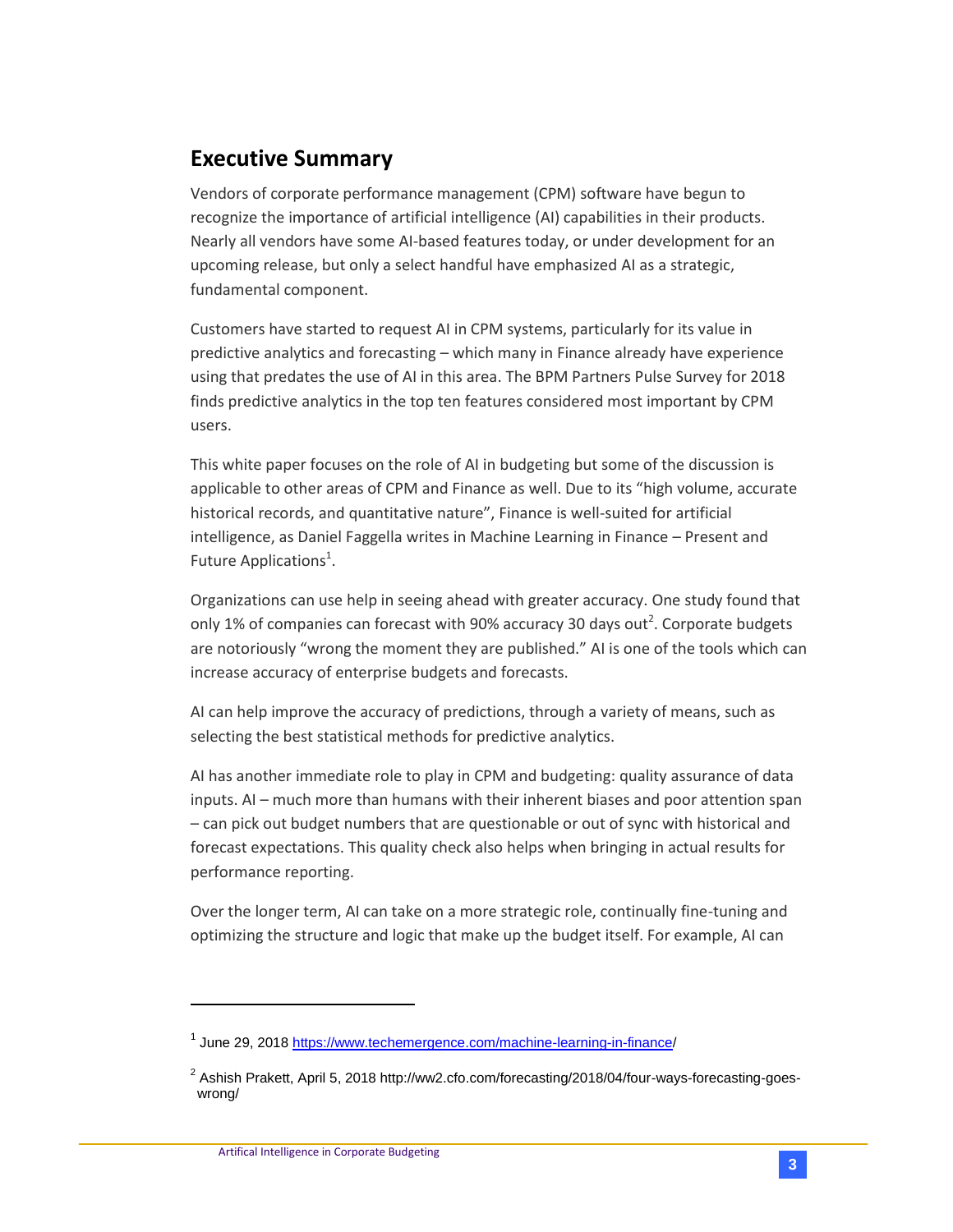determine that changing the budget drivers or weighting them differently would be likely to yield a more accurate budget.

### <span id="page-4-0"></span>**AI's Immediate Value in Budgeting and Forecasting**

### <span id="page-4-1"></span>**Budget Accuracy and Predictive Analytics**

Since budgets struggle to achieve accuracy, and real results constantly diverge from budgets, companies need to reforecast periodically throughout the life of the budget. While the underlying budget does not change of course, companies need to manage to current realities.

AI improves the accuracy of forecasts, by utilizing machine learning to select the best predictive method or forecasting technique, based on its analysis of the historical data.

Users can then tweak the forecast based on their assessment of where the business is headed. Those reluctant to give up that much control of forecast creation can still benefit from predictive analytics. They can generate their own forecast and then have the system assess the probability of their forecast coming to pass.

### <span id="page-4-2"></span>**Quality Assurance for Budget Data**

# **Terminology: AI, NLQ, and More**

To assist readers, below are high-level definitions of key terms.

**Artificial Intelligence (AI).** Intelligence demonstrated by machines or systems., especially when a machine mimics cognitive functions such as learning and problem solving.

**Predictive Analytics**. A variety of statistical techniques, used in business to exploit patterns found in historical and transactional data.

**Natural Language Query (NLQ).** In the context of CPM, NLQ allows a person to interface with a system, using typical spoken or written statements to query the system.

**Machine Learning**. A field within AI that uses statistical techniques to enable a system to progressively improve on performance on a task, "learning from data" without being explicitly programmed to do this.

Humans can evaluate and consider budget numbers, but they have limits in evaluating every budget input: every human contributor is likely to be comfortable and knowledgeable in certain areas, but not all. Their "feel for the numbers" can go only to a certain level of detail. AI, however, enables a system to look at every budget input and rate it versus other time periods, and catch divergence from its usual relationship to other numbers.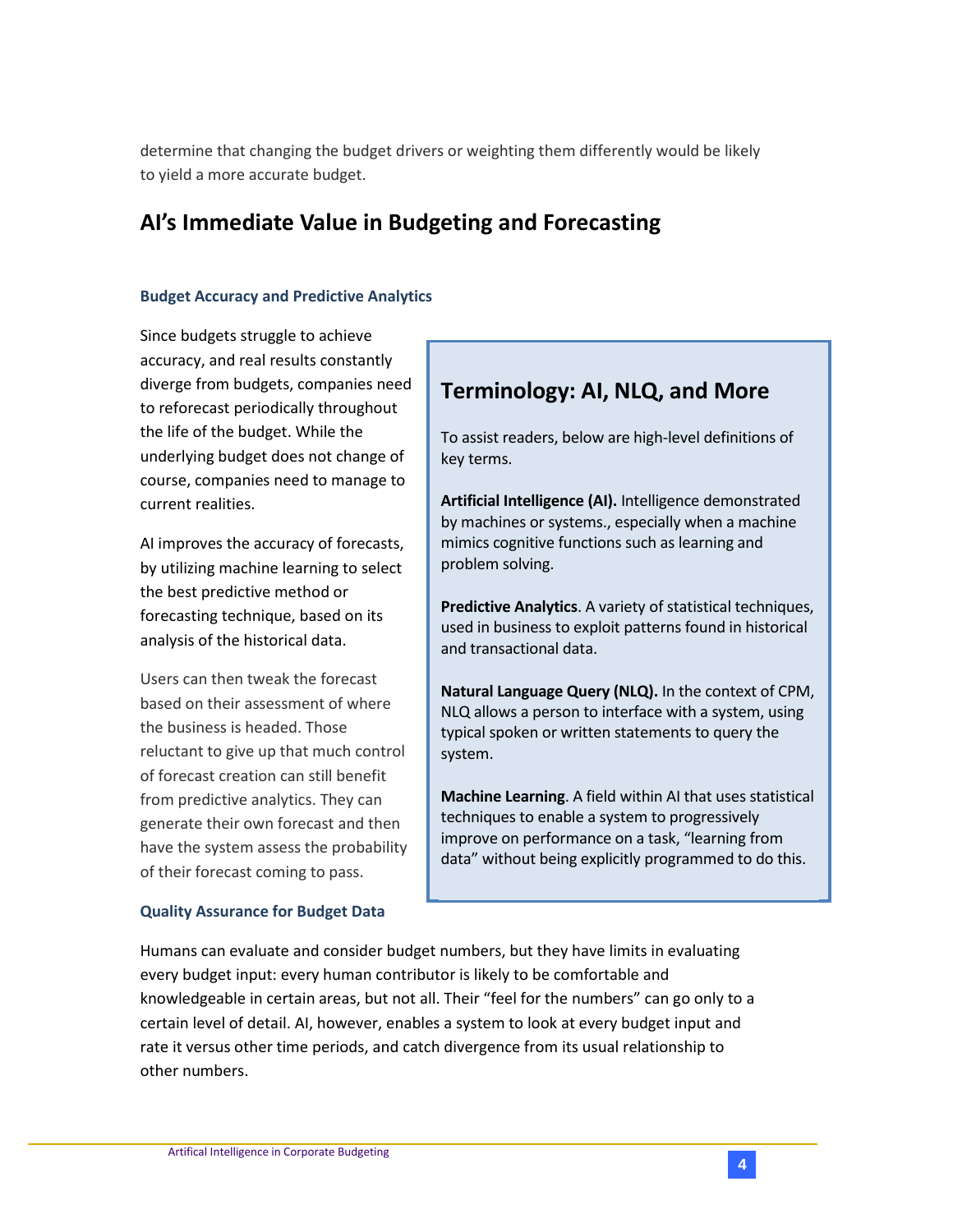#### <span id="page-5-0"></span>**Budget Data Errors**

A large enterprise's budget is likely to contain erroneous entries; some may be glaring, others more subtle. Catching discrepancies early, before they are hidden in a consolidation or rollup, is important. Errors come from several sources:

- incorrect performance data for past periods
- forecasts based on inconsistent assumptions or poorly selected drivers
- typos and spreadsheet goofs
- application of the wrong statistical methods
- inability to spot trends in available numbers
- excessive optimism or pessimism

Even experienced veterans of a budget process can overlook errors, and due to fatigue or time pressure, they might miss extraordinary numbers that should be questioned.

AI is thorough. AI can apply a consistent analysis to everything in the budget; humans find that nearly impossible, because they focus on the numbers where they feel most comfortable and knowledgeable.

### <span id="page-5-1"></span>**Anomaly Detection**

Anomaly detection is another application of AI in budgeting that is already in use to a limited degree. While less visible than predictive analytics and NLQ/NLP, anomaly detection could prove more valuable, by helping to squeeze inaccuracy out of budget inputs. This function spots data that is outside the expected normal range.

AI is relatively new in budgeting, and not yet widely trusted – despite the fact that it is the foundation of most predictive analytics capabilities today. Anomaly detection is one application of AI to budgeting that appears to be a natural winner with virtually no added risk. Few would worry that applying AI to catch anomalies increases risk in any way.

As a robotic process, AI uses automated analytics to find the root cause of a deviation / anomaly.

#### **Real-Time Anomaly Detection**

AI enables a CPM system to give automatic feedback while budget numbers are being entered, noting a conflict or aberrant figure that is out of place. This capability can be obtained in systems today.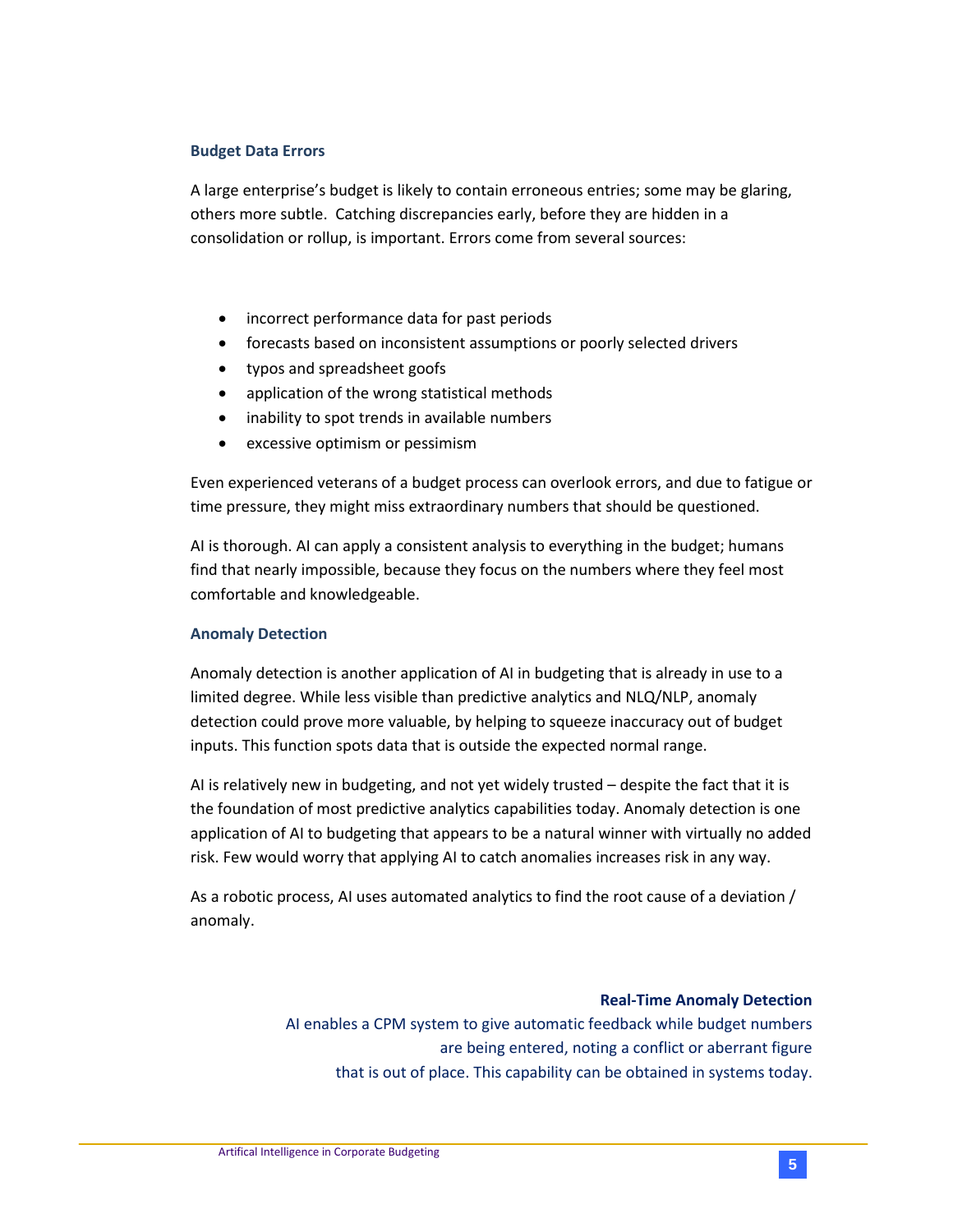### <span id="page-6-0"></span>**AI Eliminates Bias**

Humans bring their conscious and unconscious preferences into budgeting and forecasting. Impartiality is an ideal, but not a reality, in corporate budget-making.

AI can be a counterweight against unavoidable natural bias; for example, it has no allegiance to "the boss" and would give no extra weight to the opinions or demands of a dominant executive.

### <span id="page-6-1"></span>**Natural Language Query (NLQ) of CPM Information**

NLQ, like anomaly detection, is earlier-stage than predictive analytics in terms of market demand/acceptance and being available in performance management systems today.

Think of Siri, but customized for the Office of the CFO, giving users the ability to type or speak a well-worded query such as, "Show me sales figures only for the entire USA for Q2, covering all product categories, and extrapolate to Q3 forecast," and obtain a quicker response. In other words, AI does the work of specifying report parameters to the CPM system.

The current alternative, of course, is to select options from multiple pull-down menu, or in some systems, create a scripted query to retrieve budget or report values. NLQ has, in our view, much value to contribute by making performance (and budget) data readily available to a larger audience of employees.

Verification of the results of the NLQ query is essential. As a practical matter, an NLQenhanced CPM system should include the parameters of the query in the reply: "In Q2 this year, the total online sales for all product categories in the US totaled 7 point 5 million dollars."

### <span id="page-6-2"></span>**AI's Next Step in Budgets: Increased Accuracy**

When humans follow all best practices, and set the budget rules accurately, the budget tends to be accurate. However, if a \$1 billion budget is off by 5%, that's a \$50 million target miss, which might exceed the net income of the enterprise. The point: once we are routinely able to achieve higher accuracy, today's norms may be perceived as too unreliable – or possibly, as a sign of incompetence.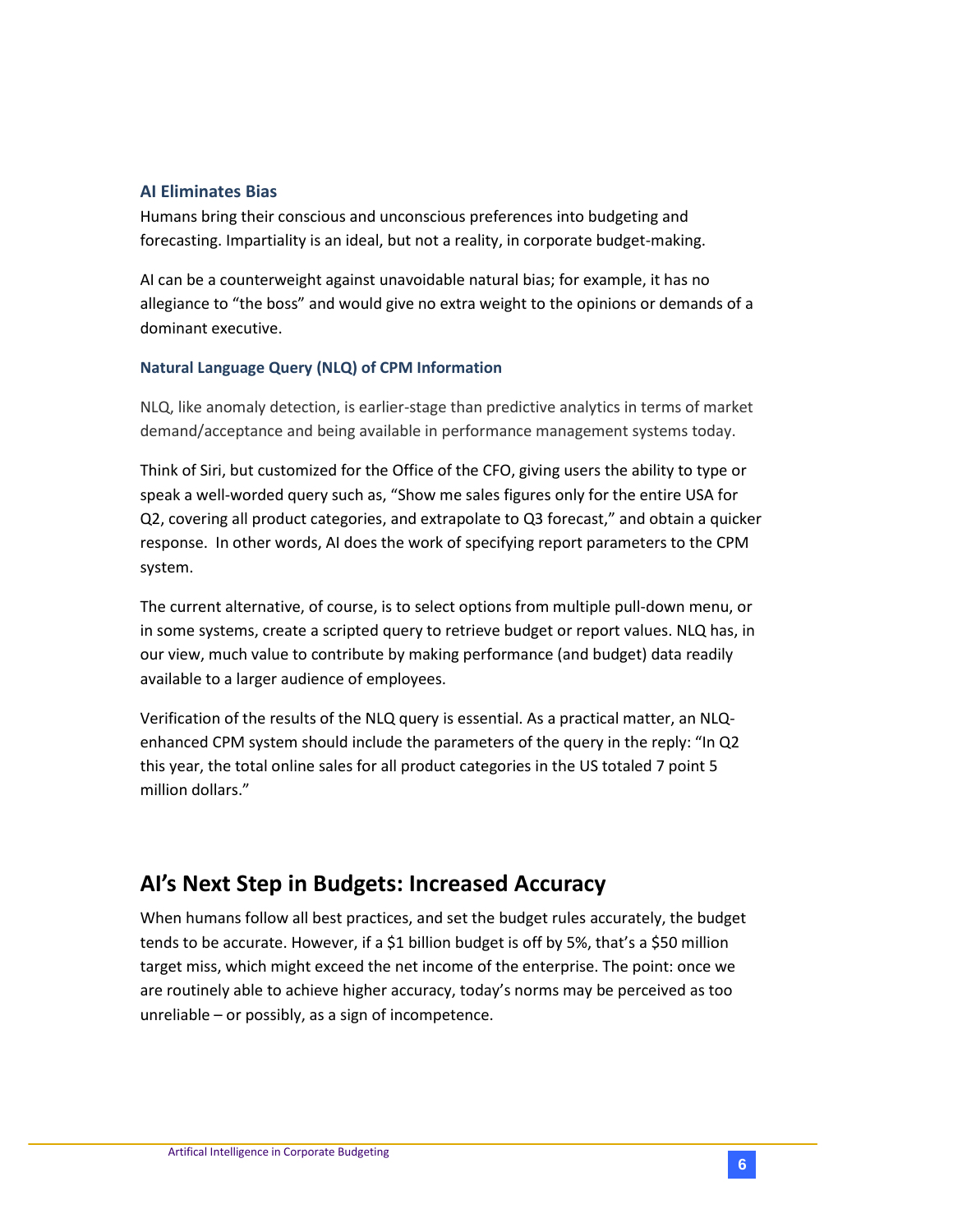### <span id="page-7-0"></span>**AI Picks the Best Forecasting Methods**

AI can help squeeze inaccuracy out of the budget by means of anomaly detection, and by correctly selecting the right forecasting methods.

Why can't [most] humans choose the right statistical method to make more accurate predictions?

- 1. Most people in Finance including most with MBAs in Finance have very limited experience applying forecast methodologies. It is not an intuitive process.
- 2. AI is faster, and can be more accurate than the great majority of people including those with deep experience in finance - in looking at past data and choosing the best statistical method to apply in making forecasts. Example: Seasonality may be obvious in data, but which seasonality adjusting method is best and will yield the highest accuracy?
- 3. When the situation changes i.e. becomes more seasonal, or less so, people do not usually adapt well by recognizing quickly that it's time to discard the existing set of forecast methods, and picking the correct NEW set of methods.
- 4. Humans may apply the right forecasting method take seasonality as an example – to the wrong data. For example, should a retailer apply seasonality to sales numbers, or to underlying drivers such as the number of website and mobile app visitors?

#### <span id="page-7-1"></span>**Machine Learning: AI Can Continually Autotune a CPM Budgeting System**

AI, when complemented by a capability known as machine learning, gives greater accuracy to data, budget rules, and budget drivers. AI is impervious to fatigue or boredom in working with large sets of data.

Machine learning is an AI feature that allows continual autotuning and adjustment of the system as the environment for the budget changes. More specifically, machine learning can contribute by continually refining the budget logic and rules. Humans are not outstanding at this task, but AI can be. It's reasonable to expect that machine learning will have a larger impact on CPM systems over time, in both selecting and weighting budget drivers. From the user point of view, it's an under-the-hood feature and most will simply see machine learning as another capability of their CPM system.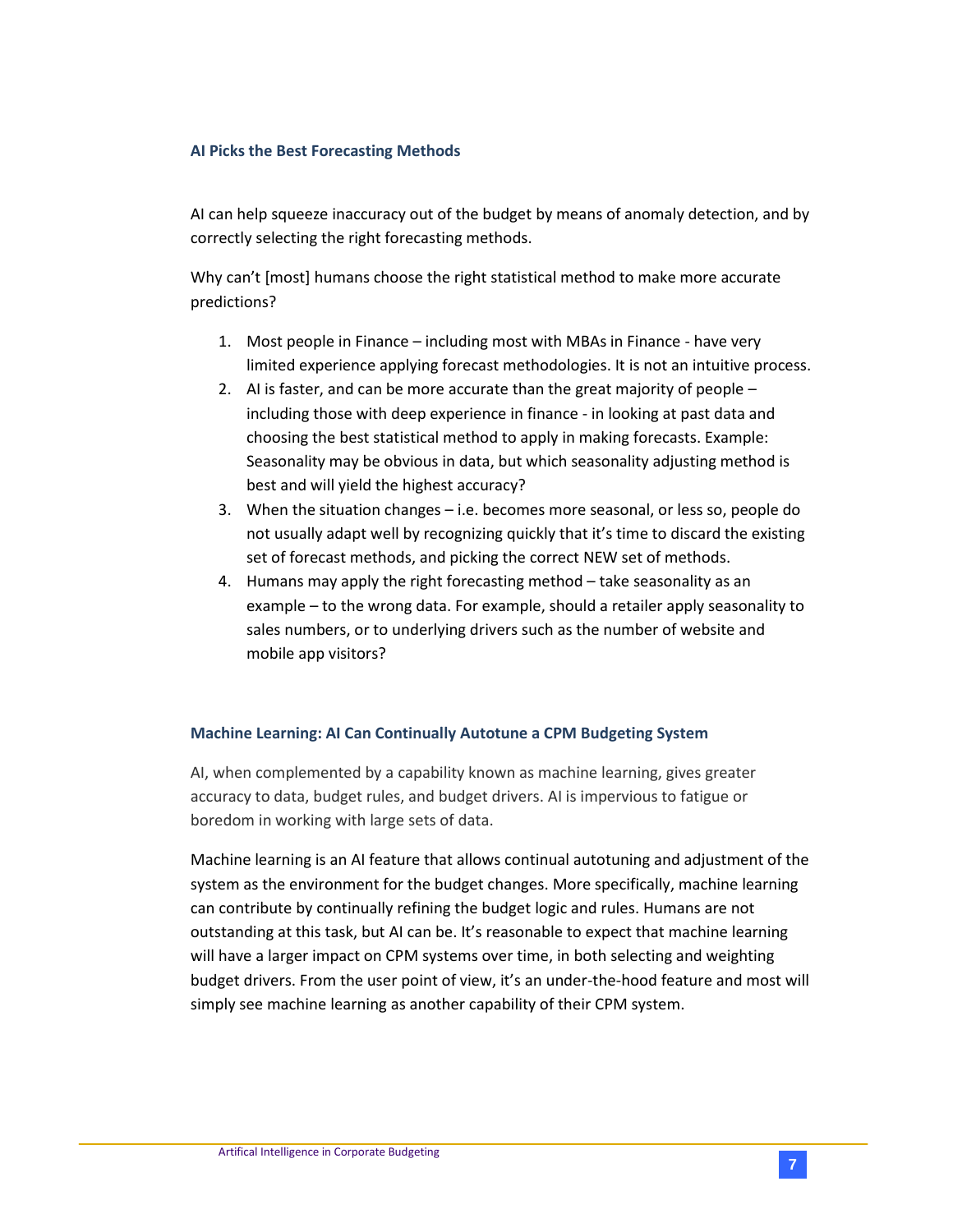"The convergence of technologies like machine learning and predictive analytics looks set to define the next phase of finance transformation," according to Matthias Turner, writing in DOFonline.com.<sup>3</sup>

### <span id="page-8-0"></span>**Robotic Process Automation**

Robotic process automation (RPA) is lower on the priority list, as a capability to add, for most performance management vendors. Yet it would seem to be a big win in terms of making a system more intuitive, easier to use, and therefore ready to be rolled out to larger groups of users. RPA automates the steps of a repetitive multi-step process.

For example, if every month you need to load data, consolidate, run some reports, and notify a list of people that the reports are ready, RPA can do this for you. It saves time but it also prevents you from inadvertently missing a step, such as forgetting to reconsolidate after loading the data (and therefore producing reports with old data).

More simply, RPA can help you navigate through the system. An infrequent user of the CPM application who only enters a budget once a year might forget the required steps by the following year. With RPA functionality, the CPM system can prompt the user to complete appropriate steps based on their prior usage pattern. So, after finishing your budget it can suggest that the user lock and submit their data, print a copy for their records, and notify their manager that it's waiting for approval.

Some CPM systems already have a similar capability today, but with AI it will become more accurate, more adaptable to your particular needs, and more widely available throughout the system.

### <span id="page-8-1"></span>**AI's Longer-Term Role in Budgeting**

### <span id="page-8-2"></span>**Helping to Select Budget Drivers for a More Accurate Model of Reality**

Budget drivers can be seen as the logical levers that interpret the company strategy, how the company fundamentally operates, and market conditions for the purposes of budgeting.

 $\overline{\phantom{a}}$ 

<sup>3</sup> December 19, 2017<http://dofonline.co.uk/2017/12/19/robots-will-change-finance-sector-ever/>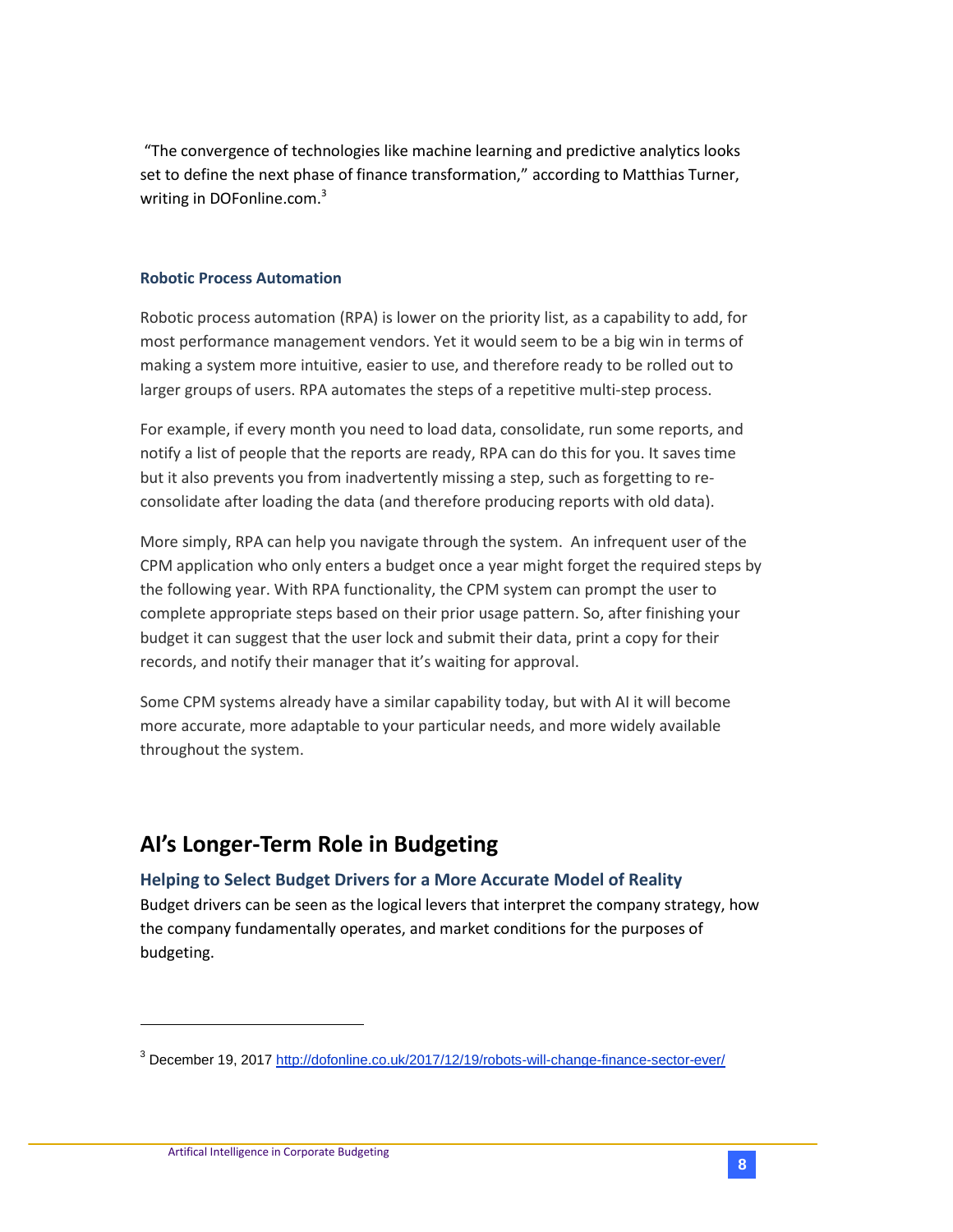AI has the ability to continually adjust and fine-tune – or recommend updates – to the budget drivers. It may take some time before finance groups trust the results of AI enough to entrust the task of updating drivers and the weights assigned to them, to a CPM system.

An AI-based CPM solution can consider, weigh, and prioritize any number of drivers – equally important, it can continually analyze whether they continue to perform as accurate predictors, and replace them when they become less accurate.

Furthermore, AI can continually test out new influencing factors that are not formally approved as budget drivers.

### <span id="page-9-0"></span>**Human Limits in Selecting and Weighting Drivers**

People can size up, and grasp interactions, among as many as six or seven drivers and intuitively track them fairly well. AI does not have a practical limitation in spotting dependencies and picking out the "true" drivers.